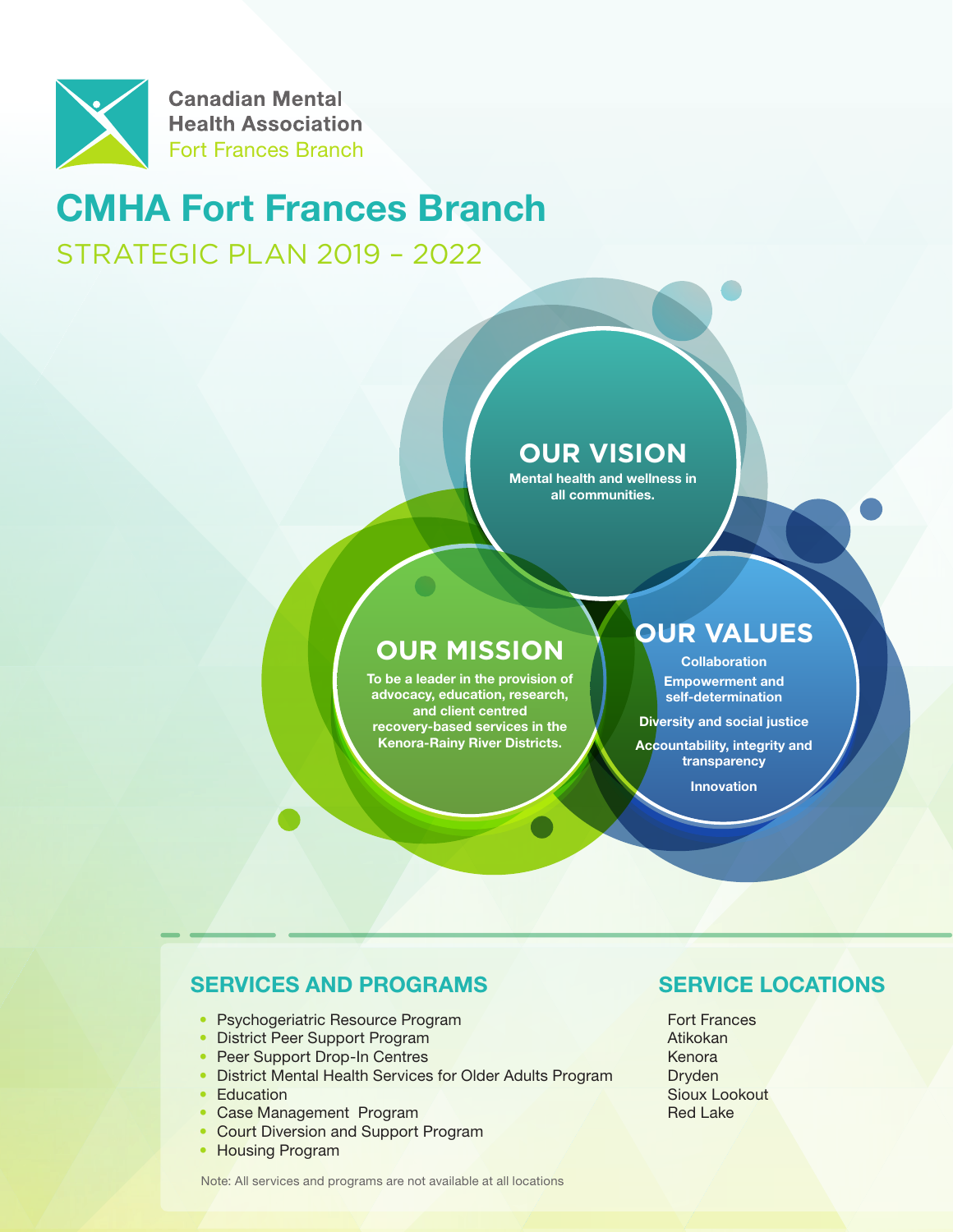# MESSAGE FROM THE BOARD CHAIR AND EXECUTIVE DIRECTOR

#### Hello,

The Board of Directors and staff of the Canadian Mental Health Association, Fort Frances (CMHAFF) Branch are pleased to present our 2019-2022 Strategic Plan: *Sustaining – Improving – Creating.*

This strategic plan has been created as a roadmap for CMHAFF over the next three years. It identifies and communicates the strengths we wish to uphold, the areas in which we will work to improve and where we aspire to be. It identifies the priorities and underlying principles that continue to guide CMHAFF each and every day.

We will continue to focus on activities that enhance service quality. We are strongly committed to system transformation where the person is at the centre of their care, one which includes primary care, considers equitable access and that builds on existing successes. We will work in partnership to build needed services and improve coordination of mental health and addiction services, particularly within a broader health system. This plan provides a way for us to maintain a dialogue with our clients, their families, our health care delivery partners and our funders.

This plan was created with valuable input from our staff and community partners, as well as the clients and families that we serve. With that input, we will implement the three identified strategic priorities *(Sustain, Improve, Create) across three themes to our everyday activities (for our clients and their families, for our organization, and for the Districts of Rainy River and Kenora)*.

Working in close collaboration with our clients, their family members, and our community partners and funders, our Board and staff will seek to improve mental health and substance use services in the communities we serve, while mindful of the importance of cultural sensitivity.

We hope you will share in our excitement and enjoy reading our 2019-2022 Strategic Plan, *Sustaining – Improving – Creating.*

Thank you,

Suit 5

Trudy McCormick President

Shula Ahow

Shiela Shaw Executive Director

# 2018-19 BOARD OF DIRECTORS

Trudy McCormick, President Fort Frances

Heather Johnson, Vice-President Fort Frances

Aynsley McKinnon, Treasurer Fort Frances

Linda Rajala, Secretary Fort Frances

Loretta Mahoney Dryden

Diane Pelletier Kenora

Gerri Yerxa Fort Frances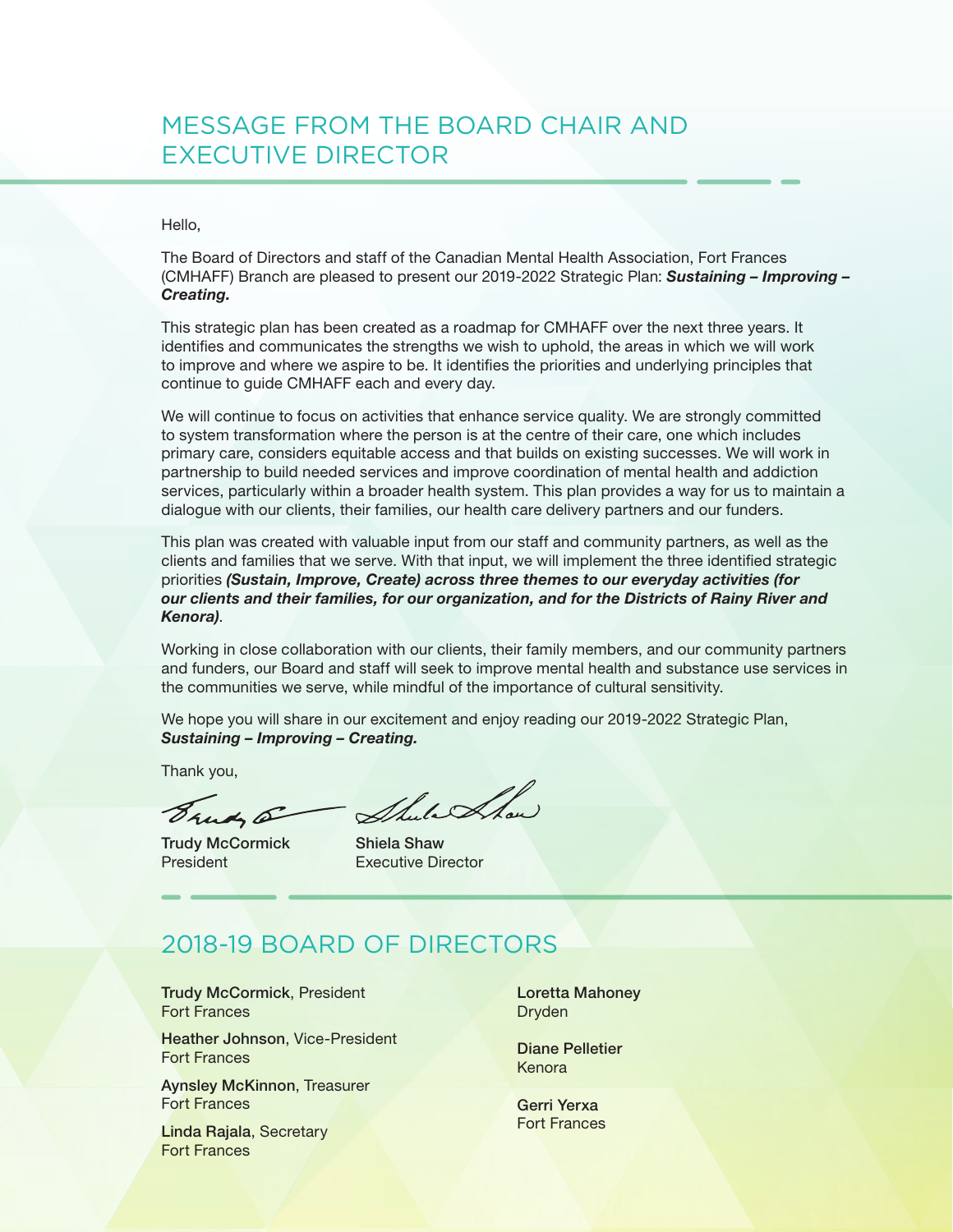# STRATEGIC PLAN 2019 – 2022



## **SUSTAIN**

For our clients and their families; we will sustain our:

- client-centred care and recovery model
- referral and partnership focus

#### For our organization; we will sustain our:

- organizational culture and conscience
- staff wellness

#### For Rainy River and Kenora Districts; we will continue our:

- client-centred care and recovery model
- recruitment of board members with lived experience

## **IMPROVE**

For our clients and their families; we will focus on quality improvement in:

- our response to our client population
- communication, both internal and external

#### For our organization; we will improve our:

- communication
- office accessibility, space and safety

#### For Rainy River and Kenora Districts; we will advocate for improved:

- access to psychiatric services
- partnerships with Indigenous Peoples and First Nations

## **CREATE**

For our clients and their families; we will create:

- enhanced advocacy efforts
- educational and awareness initiatives

#### For our organization; we will create:

- a plan to provide for increased operational staff support
- continued opportunities for leadership growth and development
- a communication strategy to support comprehensive succession development

#### For Rainy River and Kenora Districts; we will participate

in (and if necessary, lead) the creation of:

- Primary care strategy
- Housing strategy
- Drug use reduction strategy
- Advocacy, health promotion and education